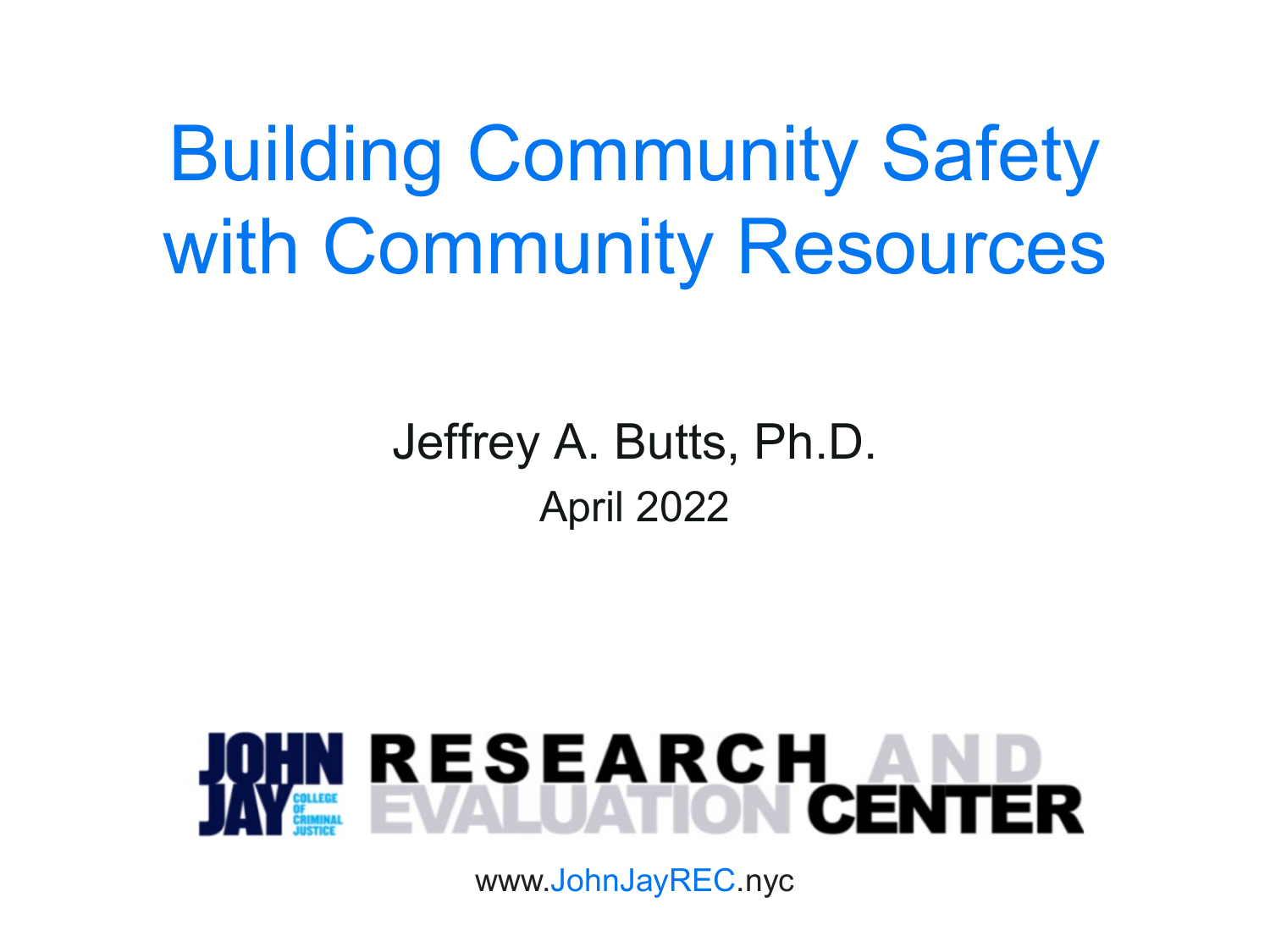## If law enforcement were the only thing keeping communities safe, we would see it…



**… The safest places would be those with the strongest police presence.**



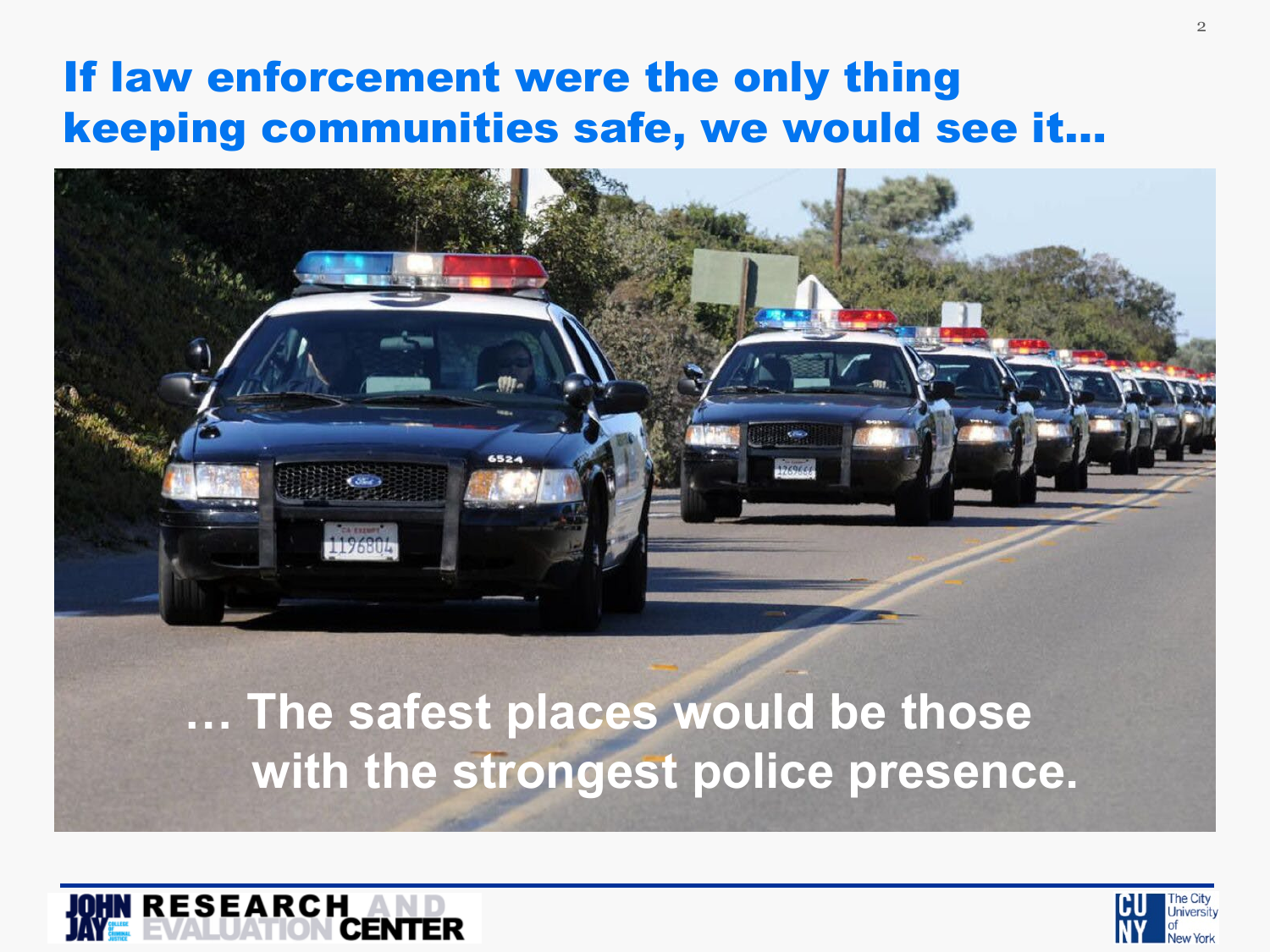## Communities are safe mainly due to their own resources and characteristics.



### But… What resources? Which characteristics?

![](_page_2_Picture_3.jpeg)

![](_page_2_Picture_4.jpeg)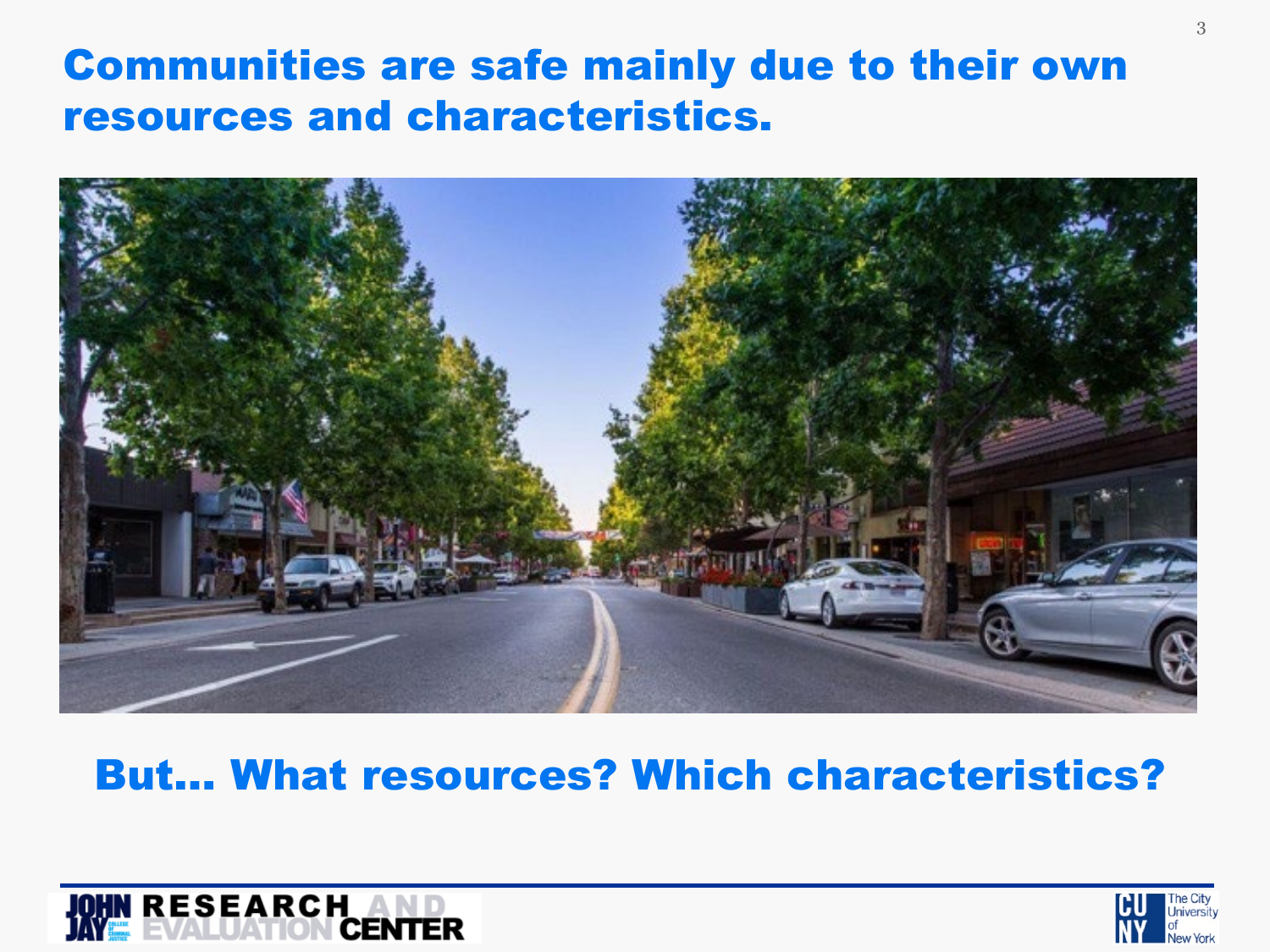#### **JOHN JAY COLLEGE RESEARCH ADVISORY GROUP ON PREVENTING AND REDUCING COMMUNITY VIOLENCE**

![](_page_3_Picture_1.jpeg)

**Charles Branas** 

Department of Epidemiology Mailman School of Public Health Columbia University

![](_page_3_Picture_4.jpeg)

**Erin M. Kerrison** School of Social Welfare University of California, Berkeley

![](_page_3_Picture_6.jpeg)

**Alex R. Piquero** Department of Sociology University of Miami

![](_page_3_Picture_8.jpeg)

**Shani Buggs** Violence Prevention Research Program University of California Davis

![](_page_3_Picture_10.jpeg)

**Tracey Meares** School of Law **Yale University** 

Joseph Richardson, Jr. Department of African American Studies University of Maryland

![](_page_3_Picture_14.jpeg)

**Jeffrey A. Butts** John Jay College of Criminal Justice City University of New York

![](_page_3_Picture_16.jpeg)

**Andrew V. Papachristos Department Sociology** and Institute for Policy Research Northwestern University

![](_page_3_Picture_18.jpeg)

**Anna Harvey Department of Politics** and Public Safety Lab New York University

![](_page_3_Picture_20.jpeg)

**John Pfaff** School of Law **Fordham University** 

![](_page_3_Picture_22.jpeg)

![](_page_3_Picture_23.jpeg)

Department of Criminal Justice Temple University

**Caterina Gouvis Roman** 

**Daniel Webster** Bloomberg School of Public Health Johns Hopkins University

![](_page_3_Picture_26.jpeg)

![](_page_3_Picture_28.jpeg)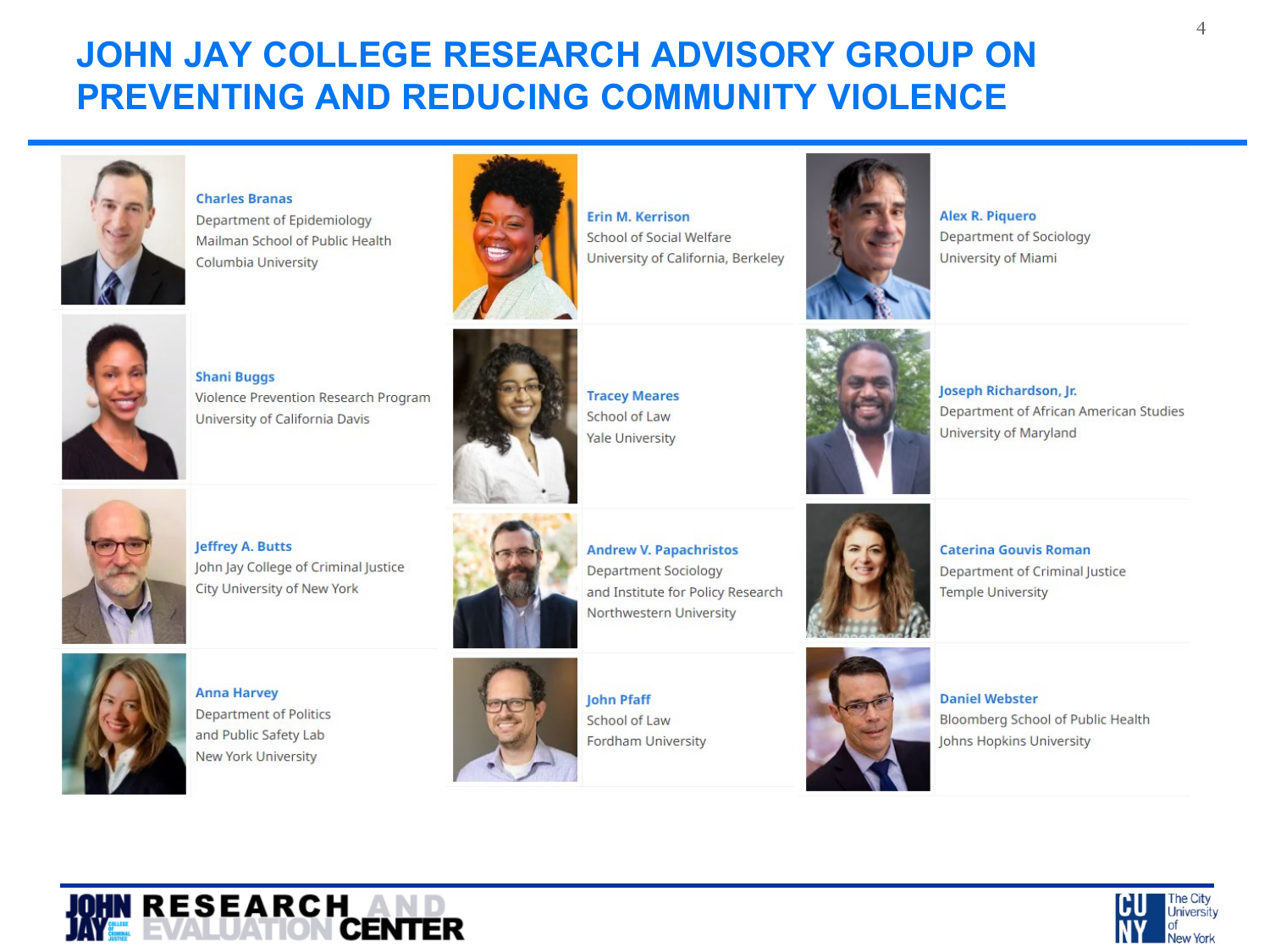Arnold Ventures asked John Jay College to review research literature about factors related to levels of community violence.

We only considered high quality, reliable studies of community resources and characteristics that were statistically related to crime and violence.

And only things that would be feasible and practical for a community while not relying on law enforcement.

![](_page_4_Picture_3.jpeg)

See the report at: **JohnJayREC.nyc**

![](_page_4_Picture_5.jpeg)

![](_page_4_Picture_6.jpeg)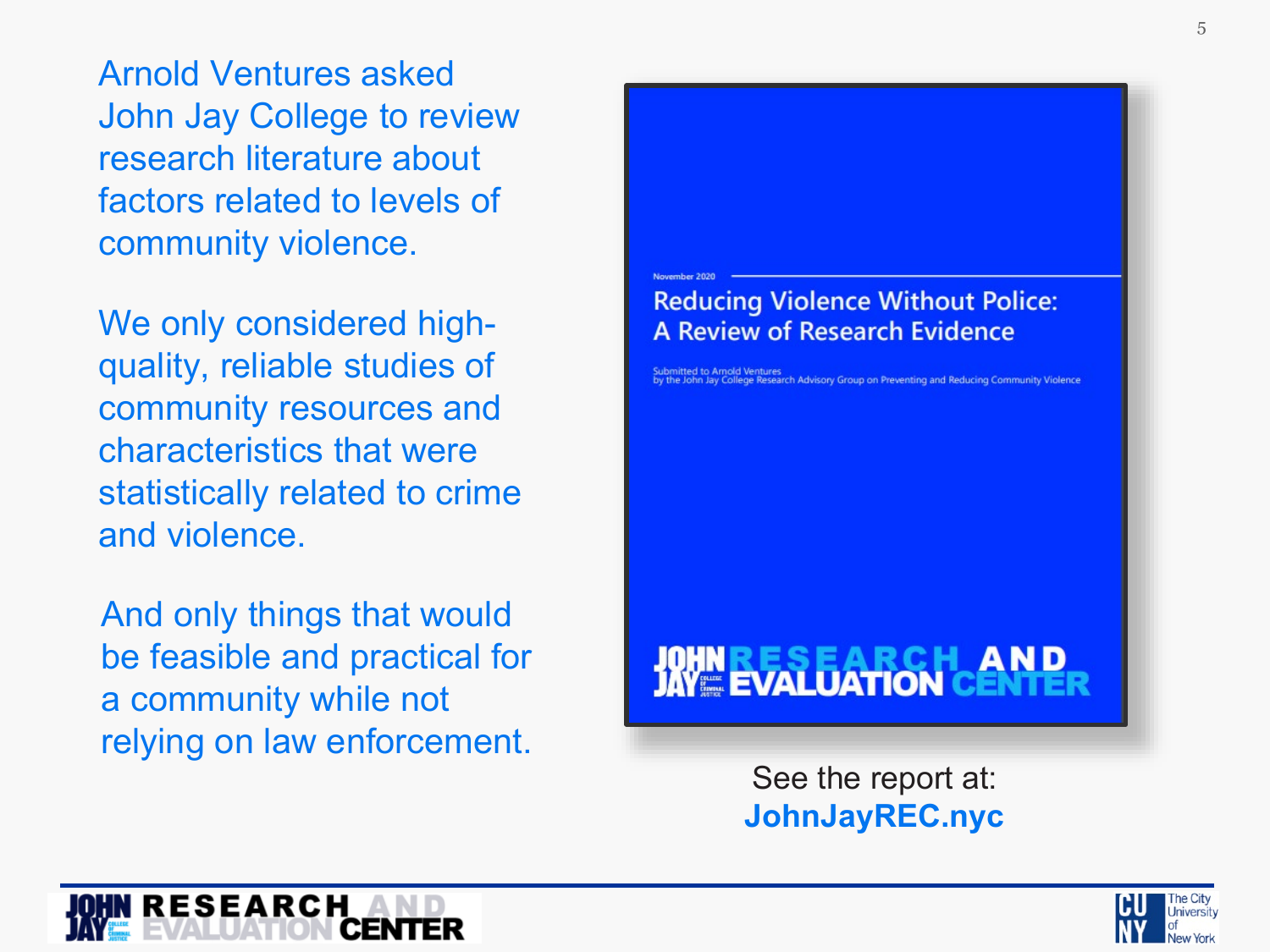We identified 7 evidence-backed strategies…

![](_page_5_Picture_1.jpeg)

![](_page_5_Picture_2.jpeg)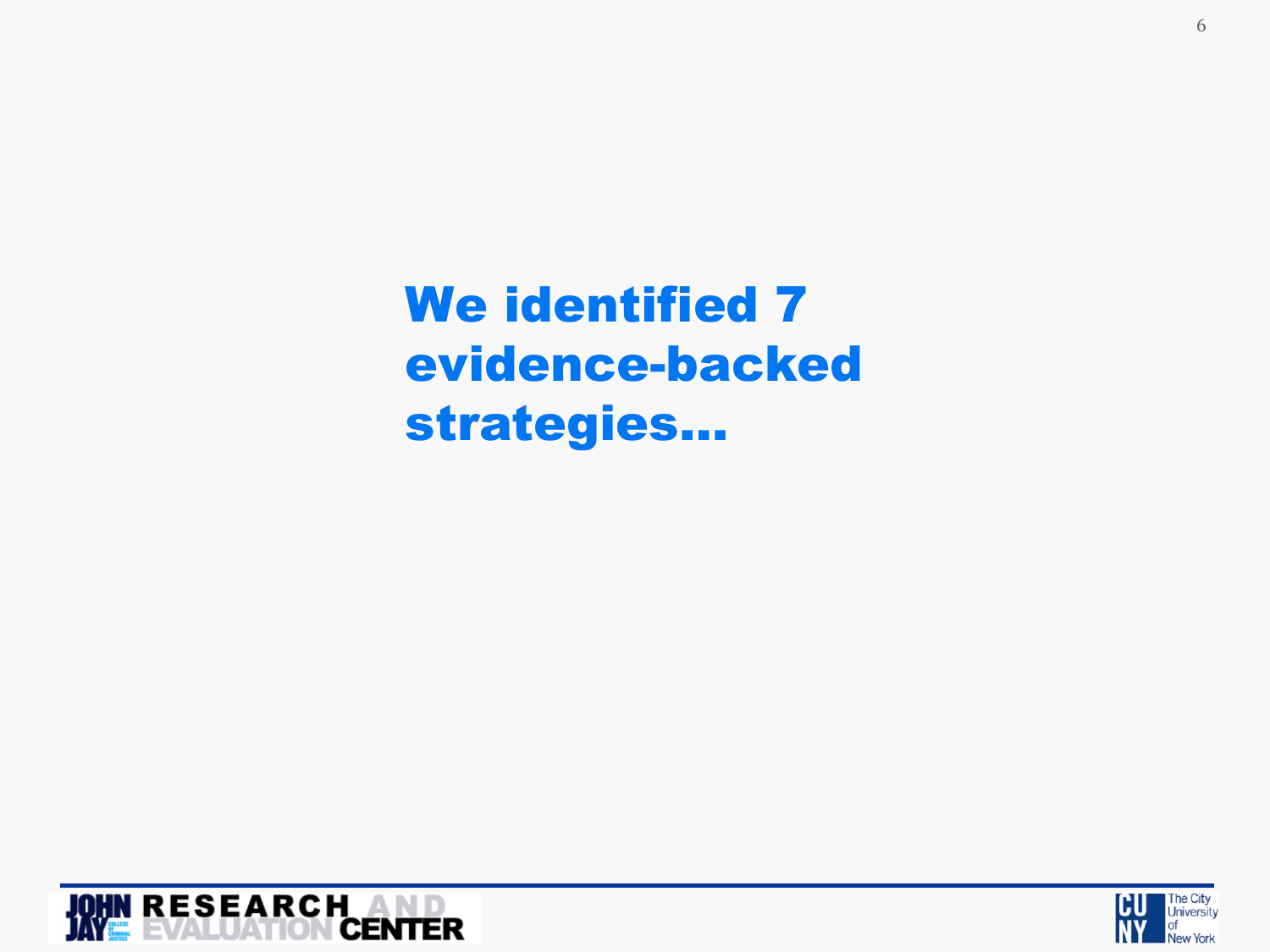#### 1. Improve the Physical Environment

- 2. Strengthen Anti-Violence Social Norms and Peer Relationships
- 3. Engage and Support Youth
- 4. Reduce Substance Abuse
- 5. Mitigate Financial Stress
- 6. Reduce the Harmful Effects of the Justice Process
- 7. Confront the Gun Problem

Increasing the prevalence of green space in a neighborhood, improving the quality of buildings and housing, and creating public spaces with ample lighting suitable for pedestrian traffic can be costeffective ways of decreasing community violence.

Place-based interventions that are structural, scalable, and sustainable have been shown to reduce violence and many strategies are economically viable.

![](_page_6_Picture_9.jpeg)

**RESEARCH**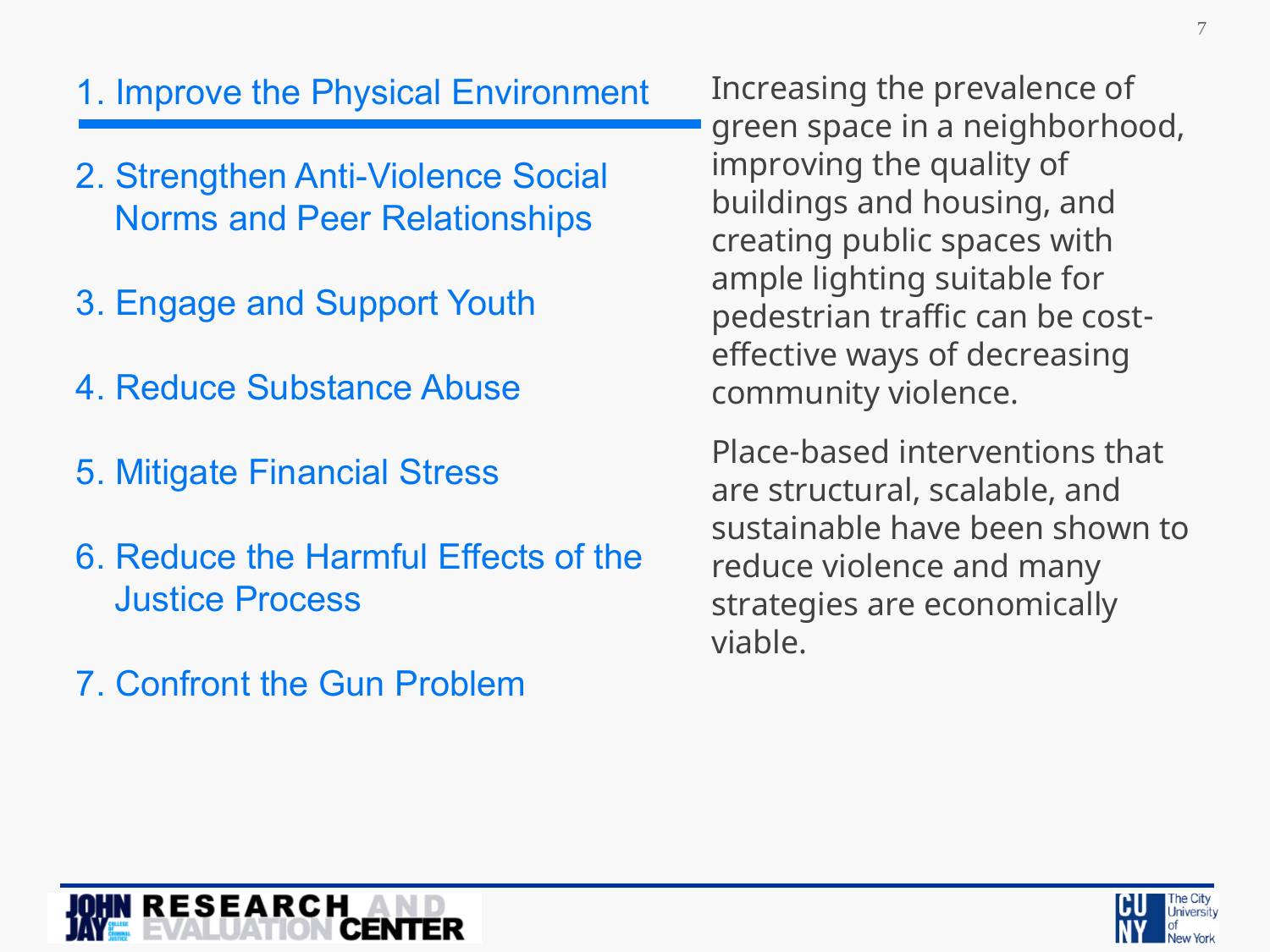#### 1. Improve the Physical Environment

- 2. Strengthen Anti-Violence Social Norms and Peer Relationships
- 3. Engage and Support Youth
- 4. Reduce Substance Abuse
- 5. Mitigate Financial Stress
- 6. Reduce the Harmful Effects of the Justice Process
- 7. Confront the Gun Problem

Violence spreads through social norms, peer networks, and interpersonal relationships.

Programs such as Cure Violence and Advance Peace rely on community-based workers to form supportive and confidential relationships with individuals at the highest risk of becoming perpetrators or victims of violence.

Connecting people with social resources and working to shift their behavior and attitudes can help reduce neighborhood violence.

![](_page_7_Picture_10.jpeg)

![](_page_7_Picture_11.jpeg)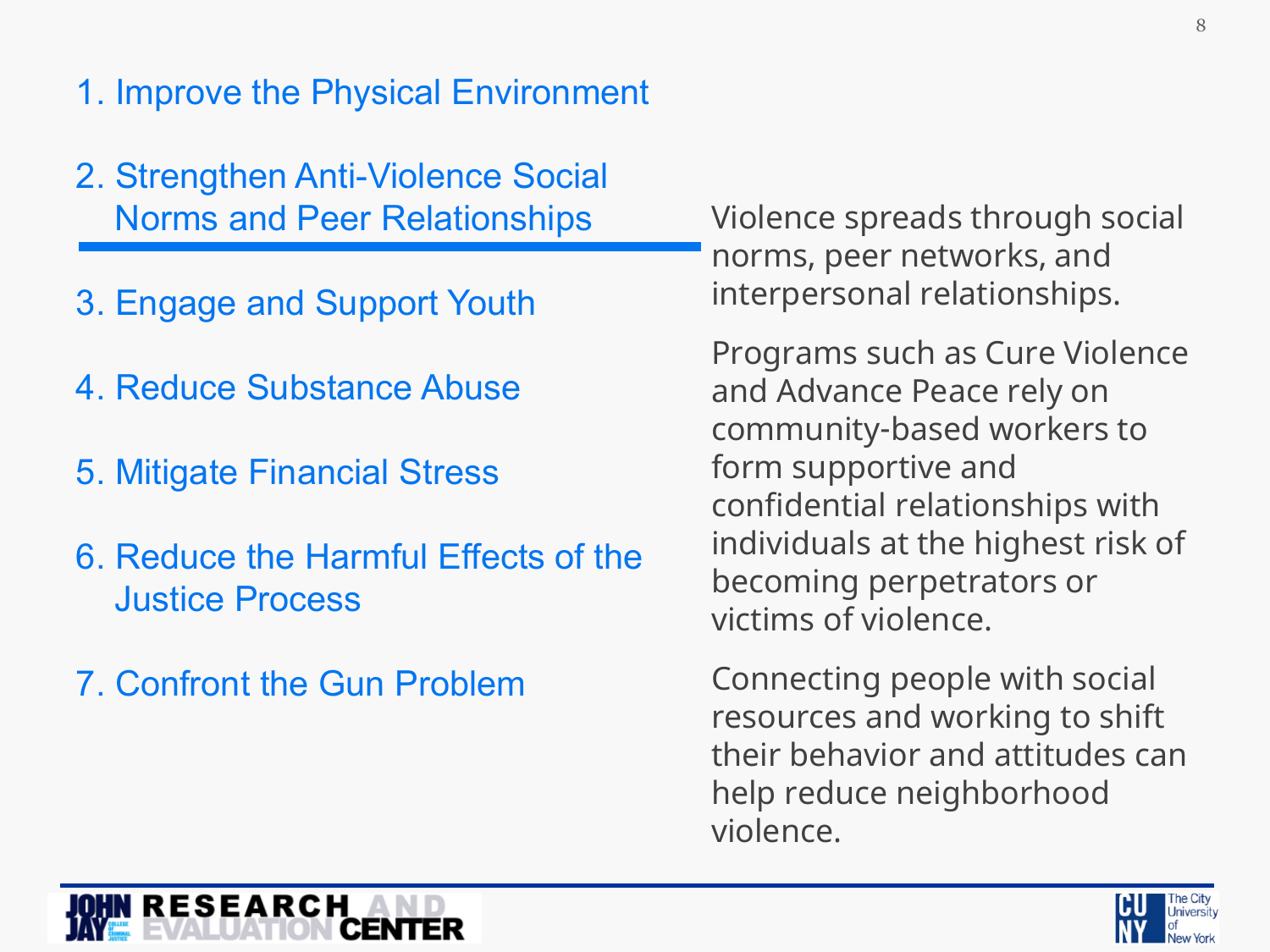- 1. Improve the Physical Environment
- 2. Strengthen Anti-Violence Social Norms and Peer Relationships
- 3. Engage and Support Youth
	- 4. Reduce Substance Abuse
	- 5. Mitigate Financial Stress
	- 6. Reduce the Harmful Effects of the Justice Process
	- 7. Confront the Gun Problem

Any serious effort to reduce violence must involve a special focus on youth and young adults.

Effective strategies sometimes involve individualized, therapeutic interventions, but others focused on work and school alone show cost-efficient reductions in violence.

Youth employment, job mentorship, and educational support can improve youth outcomes and reduce violence.

![](_page_8_Picture_10.jpeg)

![](_page_8_Picture_11.jpeg)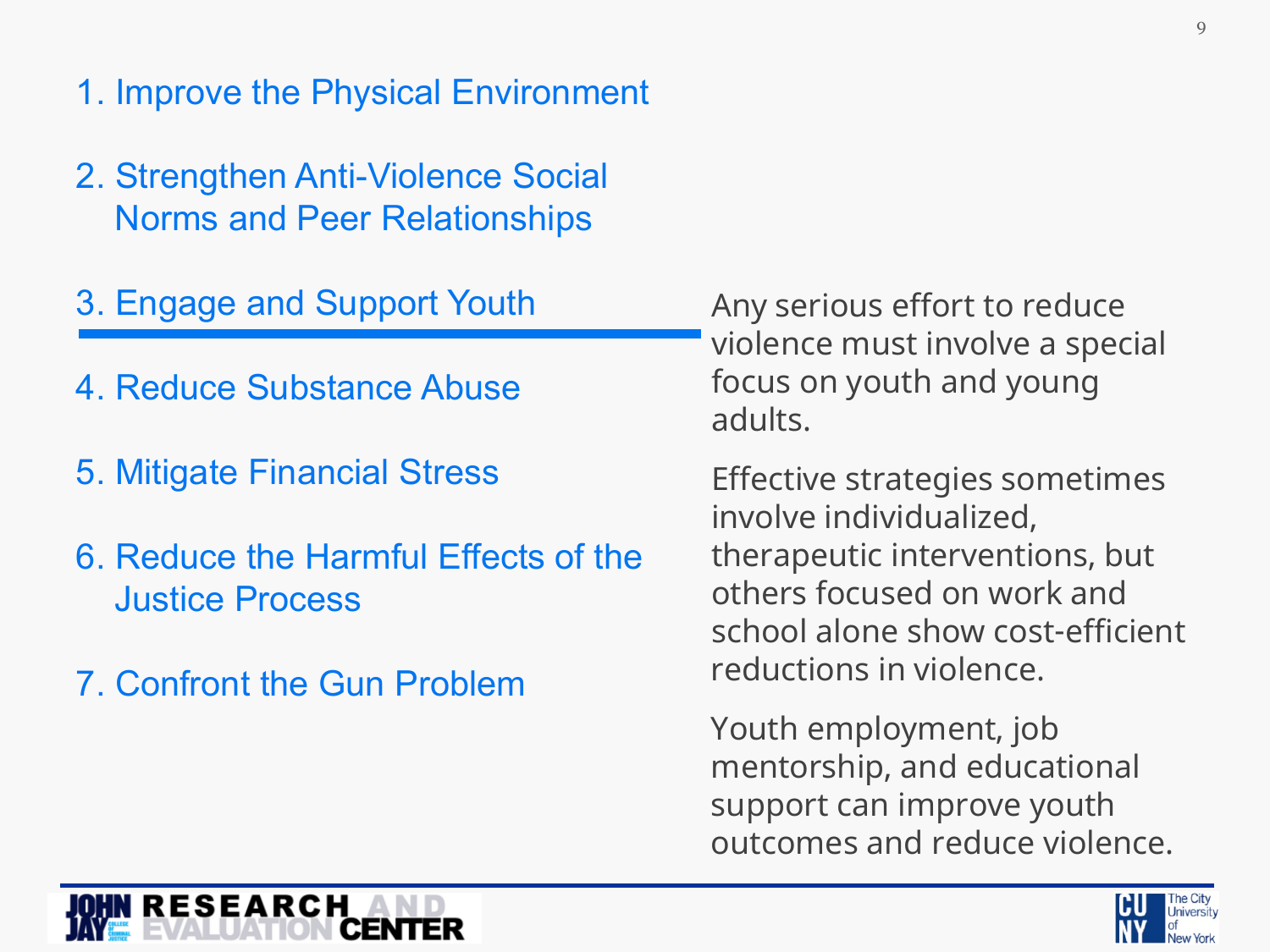- 1. Improve the Physical Environment
- 2. Strengthen Anti-Violence Social Norms and Peer Relationships
- 3. Engage and Support Youth
- 4. Reduce Substance Abuse
- 5. Mitigate Financial Stress
- 6. Reduce the Harmful Effects of the Justice Process
- 7. Confront the Gun Problem

Numerous studies show that interventions to reduce harmful substance abuse are associated with lower rates of community violence.

Some, but not all strategies involve drug treatment.

Policies to enforce age limits on alcohol access and restrict alcohol sales in certain areas or during specific times have been shown to decrease violent crime.

![](_page_9_Picture_10.jpeg)

![](_page_9_Picture_11.jpeg)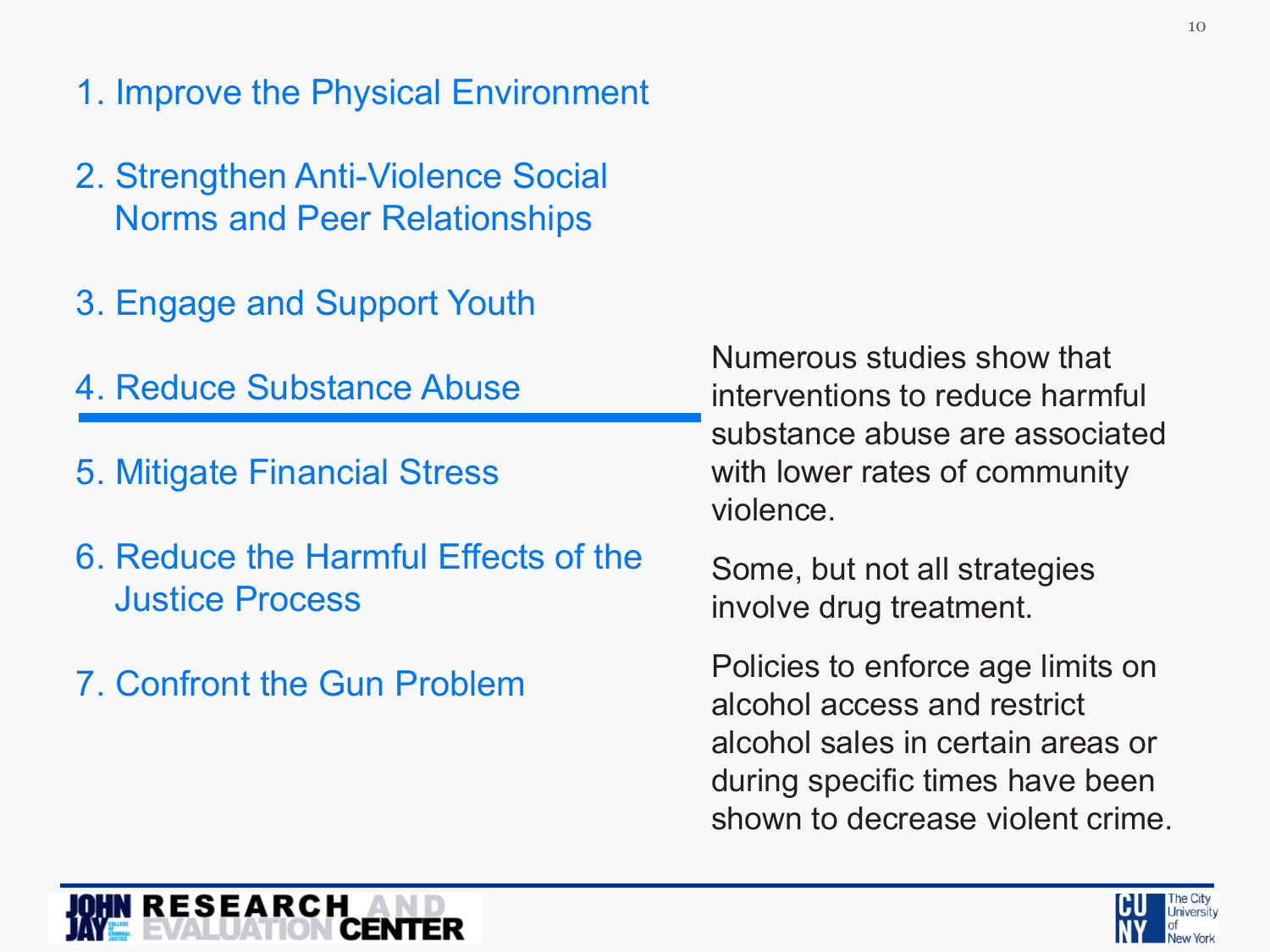- 1. Improve the Physical Environment
- 2. Strengthen Anti-Violence Social Norms and Peer Relationships
- 3. Engage and Support Youth
- 4. Reduce Substance Abuse
- 5. Mitigate Financial Stress
- 6. Reduce the Harmful Effects of the Justice Process
- 7. Confront the Gun Problem

Financial stability and economic opportunities help to reduce crime.

Short-term assistance, especially when coupled with behavioral therapy programs, appears to affect rates of violence and the timing of financial aid plays a role in community safety.

People experiencing negative income shocks are less inclined to behave violently when they receive timely financial assistance.

![](_page_10_Picture_10.jpeg)

![](_page_10_Picture_11.jpeg)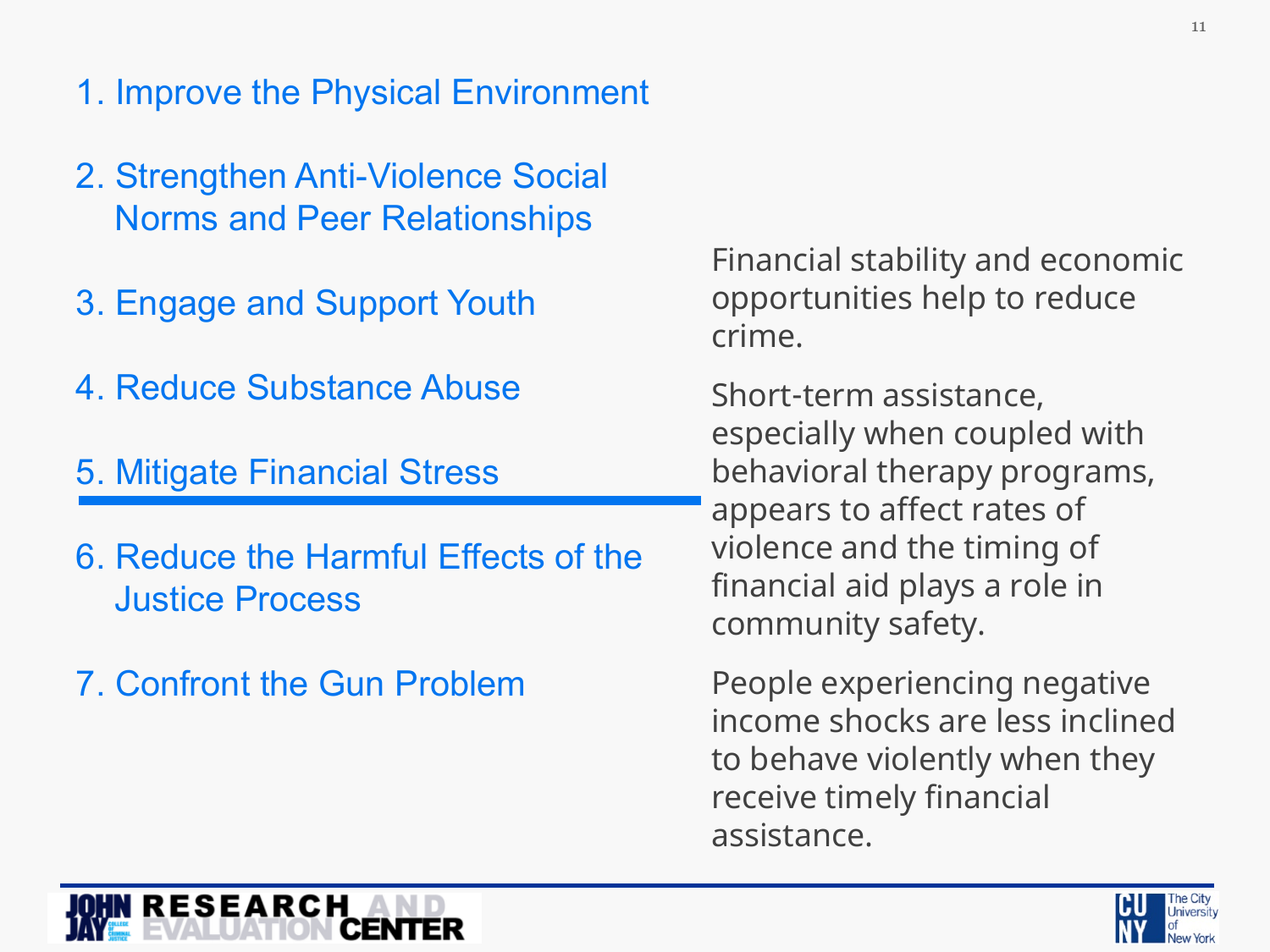- 1. Improve the Physical Environment
- 2. Strengthen Anti-Violence Social Norms and Peer Relationships
- 3. Engage and Support Youth
- 4. Reduce Substance Abuse
- 5. Mitigate Financial Stress
- 6. Reduce the Harmful Effects of the Justice Process
- 7. Confront the Gun Problem

The justice/legal process must be viewed as legitimate for community members to engage effectively with police and other justice actors to prevent violence.

Research suggests that community safety is supported when justice systems operate with transparency, openness, consistency, and trust, and when police departments address complaints from the community.

![](_page_11_Picture_9.jpeg)

![](_page_11_Picture_10.jpeg)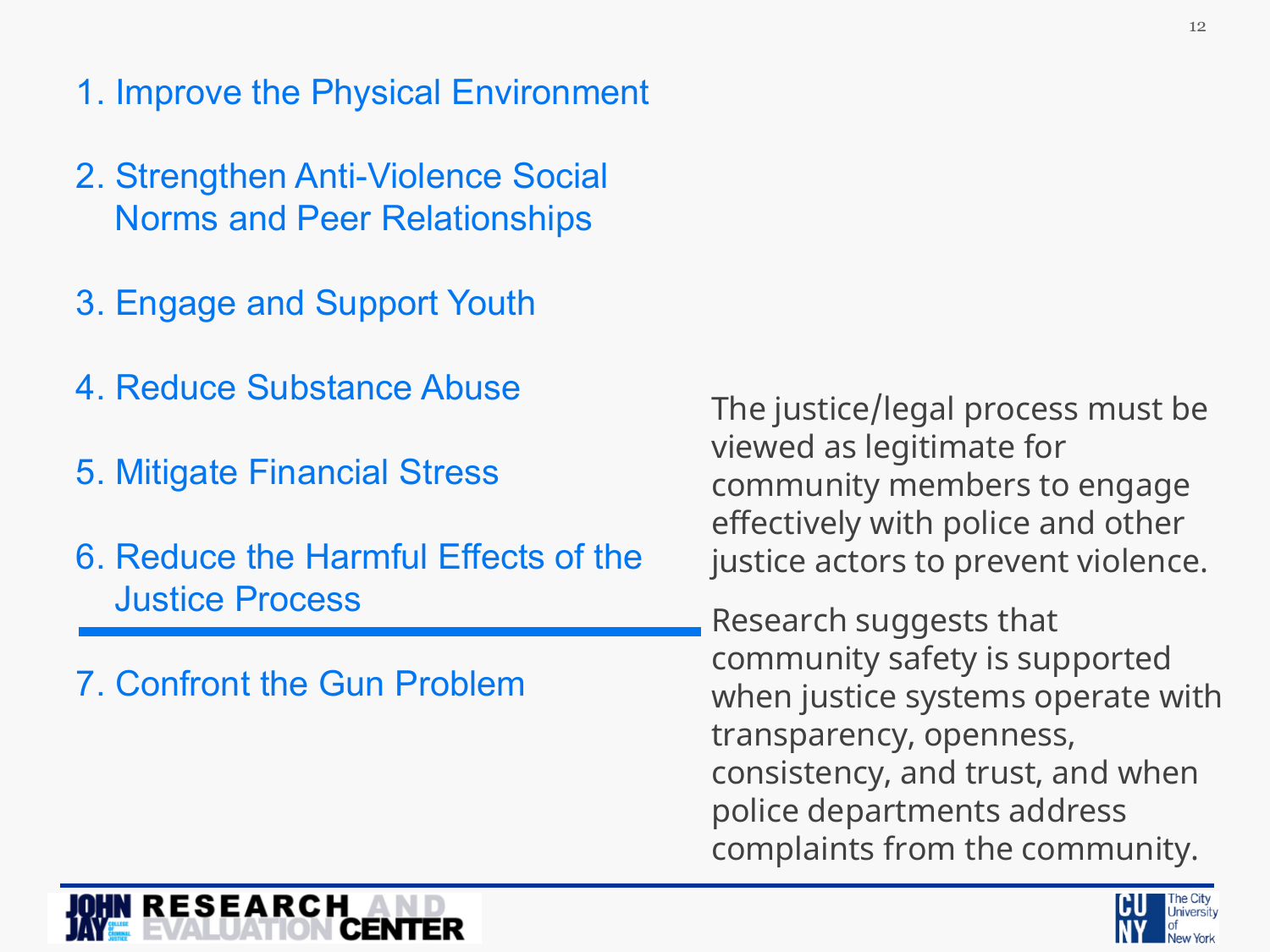- 1. Improve the Physical Environment
- 2. Strengthen Anti-Violence Social Norms and Peer Relationships
- 3. Engage and Support Youth
- 4. Reduce Substance Abuse
- 5. Mitigate Financial Stress
- 6. Reduce the Harmful Effects of the Justice Process
- 7. Confront the Gun Problem

Violence is lower when policy mechanisms effectively:

- limit access to guns,
- **numies-** increase gun restrictions for individuals with violent crime backgrounds,
- **•** reduce access to guns among young people,
	- impose longer waiting periods to obtain guns, and
- **n** increase training required to obtain and possess firearms.

![](_page_12_Picture_13.jpeg)

![](_page_12_Picture_14.jpeg)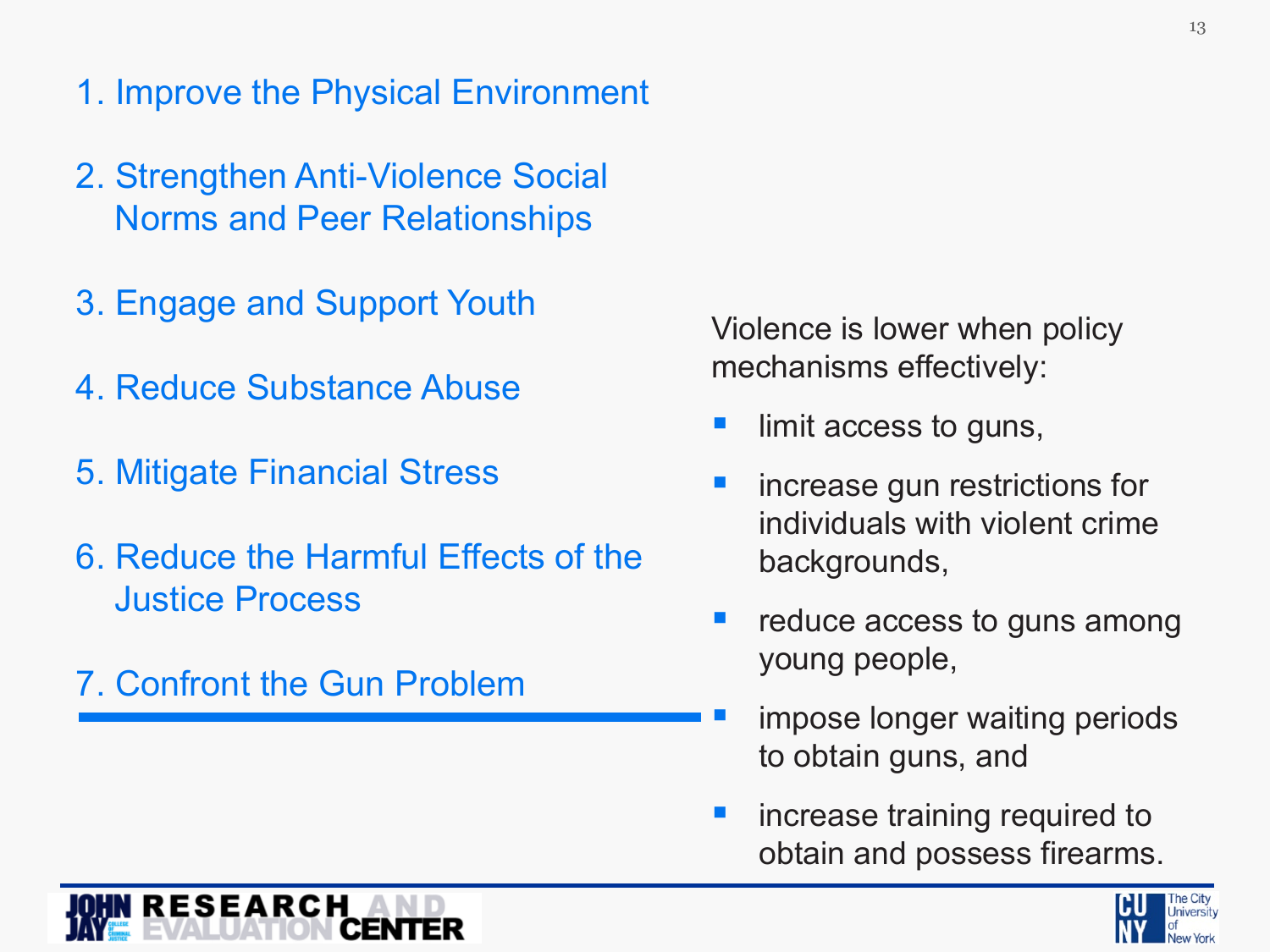## **Cause and Effect**

Evaluation research is essential, not only to measure an outcome but to test whether a change in outcome may be reasonably attributed to a program or policy:

- **Outcome** is the status of an outcome at some point in time (e.g., number of shootings in a neighborhood)
- **Change** is the difference in that outcome over time (e.g., shootings declined by 20% in the program area...)
- **Effect** is the portion of a change that can be attributed to a program or policy

(e.g., …while shootings in a well-matched comparison neighborhood declined by only 6%)

![](_page_13_Picture_6.jpeg)

![](_page_13_Picture_7.jpeg)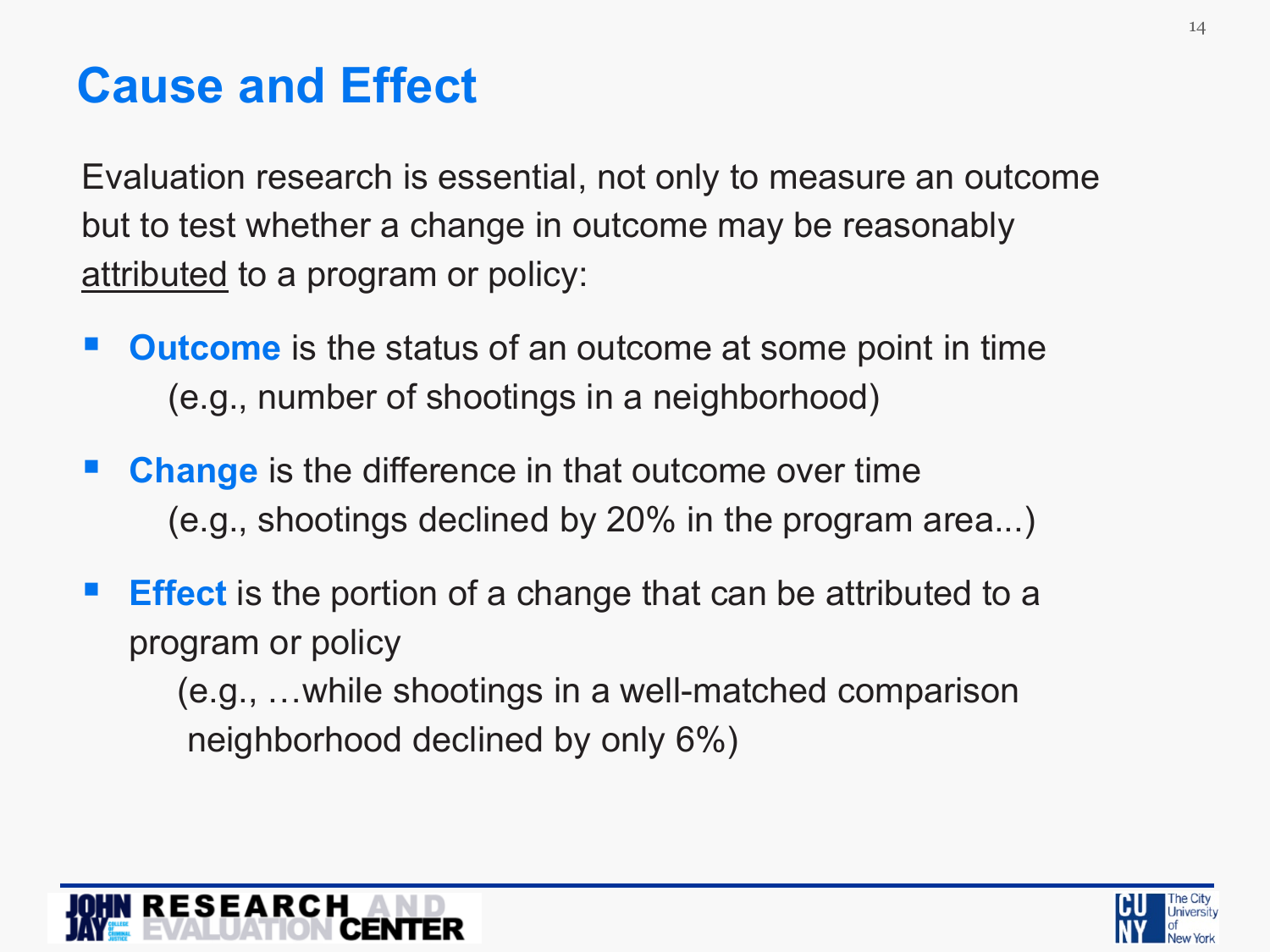## Pathway to Model Development **Pathway** to Model Development

![](_page_14_Figure_1.jpeg)

![](_page_14_Picture_2.jpeg)

![](_page_14_Picture_3.jpeg)